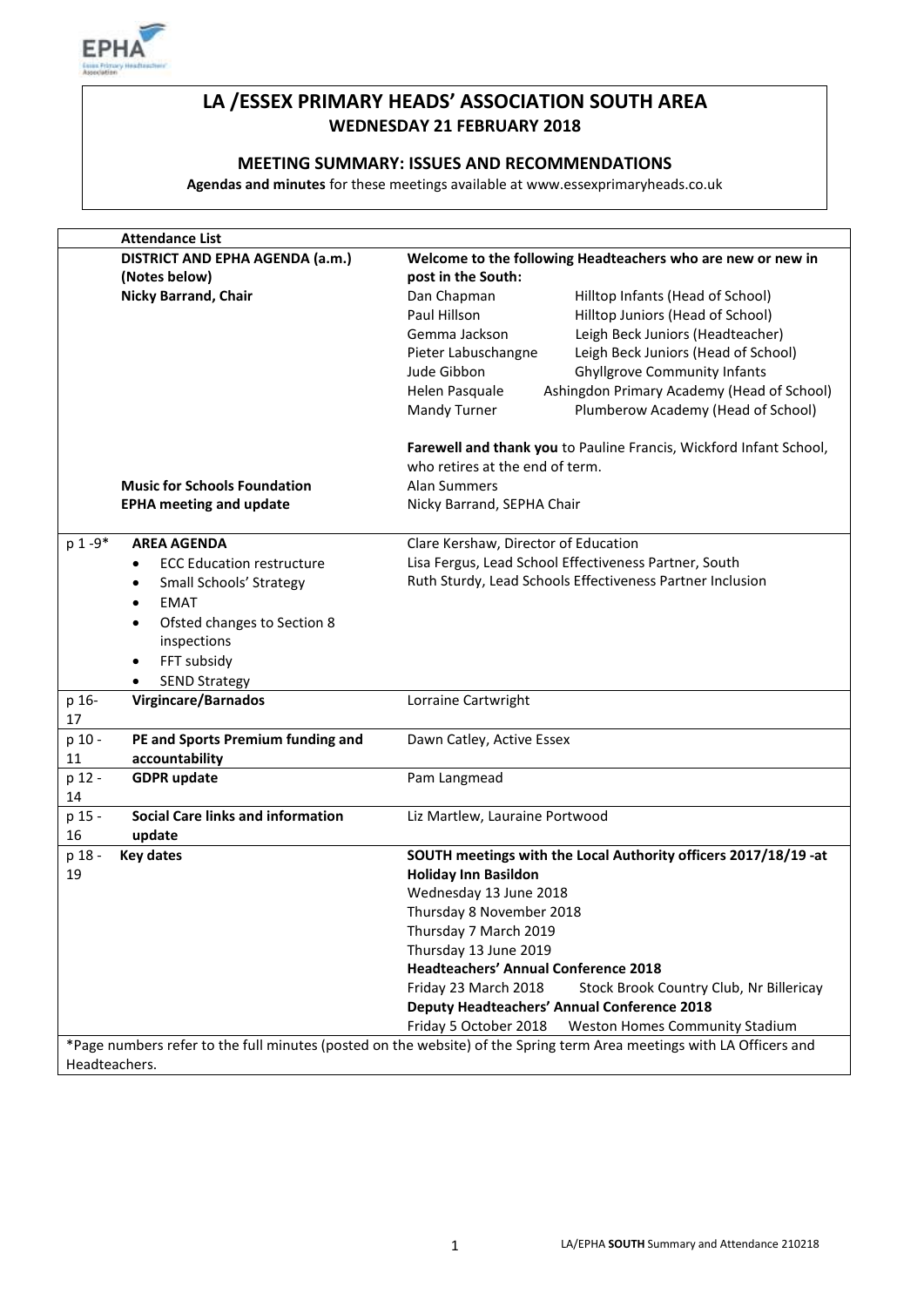

# **LA /ESSEX PRIMARY HEADS' ASSOCIATION SOUTH AREA DISTRICT AND AREA MEETING WEDNESDAY 21 FEBRUARY 2018 ATTENDANCE**

# **Basildon/Billericay/Wickford**

Jane Young Northlands Primary

Andy Lucas Simon Harbrow

Lauraine Portwood Social Care Dawn Catley **Active Essex** 

Gareth Allen Millhouse Primary Hannah Alabaster Kents Hill Juniors (Gareth Allen Nicky Barrand **Cherry Tree Primary** Penny Coe The Robert Drake Primary Elizabeth Benjeddi South Green Juniors Emma Dawson Thundersley Primary Luke Bulpett **Brightside Primary** Andy Douglas Riverside Primary Riverside Primary Dan Chapman **Example 2** Hilltop Infants Sue Clarke Barling Magna Primary Terri Chudleigh Briscoe Primary Richard Green Grove Wood Primary Lyn Corderoy **Grange Primary Community** Robin Goodier Holt Farm Infants Nicola Coggin **Briscoe Primary** Melissa Heatherson Hockley Primary Melissa Eades **Sunnymede Infants** Caroline Ireson Lubbins Park Primary Jo Farrow **Greensted Infants** Peter Malcolm **Rayleigh Primary**<br>
Courtney Freese **Primary** Diana Mason Montgomerie Primary The Willows Primary **Fraud Access** | Diana Mason **Montgomerie Primary** Montgomerie Primary Jude Gibbon Ghyllgrove Infants & Juniors Glenn Moore Hadleigh Juniors Jenny Haken Millhouse Primary Peter O'Kane Holy Family Catholic Primary Stephanie Ireland South Green Infants Shane Owen Rochford Primary Louise Johnson **Wickford CE Infants** | Louise Putt Bentley St Pauls CE Primary Huma Karim **Noak Bridge Primary Lou Nelson** Down Hall Primary Jenny McCutcheon Fairhouse Primary Fairhouse Primary Research Library Research Wyburns Primary Penny Pepper **Eversley Primary Community** Gary Soars Edward Francis Primary Harriet Phelps-Knights Janet Duke Primary Catherine Stalham Winter Gardens Primary Damian Pye **Great Berry Primary** Anne Marie Taylor St Katherine's CE Primary Angela Russell St Anne Line Catholic Infants | Karen Tucker Canvey Juniors Sean Tobin **Merrylands Primary** Dave Walton **Dave Woodham Ley Primary** Dave Walton Emma Wigmore St Margaret's Bowers Gifford

Pam Langmead **EPHA Professional Officer** Andrea Farrant Blackmore Primary Nigel Hookway **EPHA Executive Director** Wayne Harris Long Ridings Primary Sue Crace **Shelagh Harvey** Downham CE Primary Shelagh Harvey **Ingatestone Infants** Alina Clay Stock CE Primary Ingrid Nicholson Doddinghurst Infants Parkwood Academy **SEAT** 

Lisa Fergus SE Partner Lead South Ruth Sturdy **Apologies** Lead SEP Inclusion **Apologies** Carla Martin **SE Partner** SE Partner Jackie Avis Doddinghurst Juniors Lyn Wright SEP Lead North East Kerry Greary The Phoenix Primary Liz Martlew South Lead for Partnership Delivery

### **Present Rochford/Rayleigh/Castle Point/Canvey Island**

# **Brentwood**

**In Attendance Network Communist Communist Communist Communist Communist Communist Communist Communist Communist Communist Communist Communist Communist Communist Communist Communist Communist Communist Communist Communi** Nina Mackay **Kelvedon Hatch Primary** 

Lorraine Cartwright Virgincare/Barnados Dean Moran St Thomas of Canterbury CE Juniors Alan Summers Music for Schools Foundation | Bernadette Rossiter St Joseph the Worker Catholic Primary **LA Officers LA Officers Network Integrates Industrial Industrial Industrial Industrial Industrial Industrial Industrial Industrial Industrial Industrial Industrial Industrial Industrial Industrial Industrial Industr** Clare Kershaw **Director of Education** Sally Taggart St Mary's CE Primary, Shenfield

Lorraine Laudrum Braiswick Primary

Note: If your attendance or apologies have not been noted please contact the EPHA Professional Officer at [pam@langmead.me.uk](mailto:pam@langmead.me.uk) for amendment.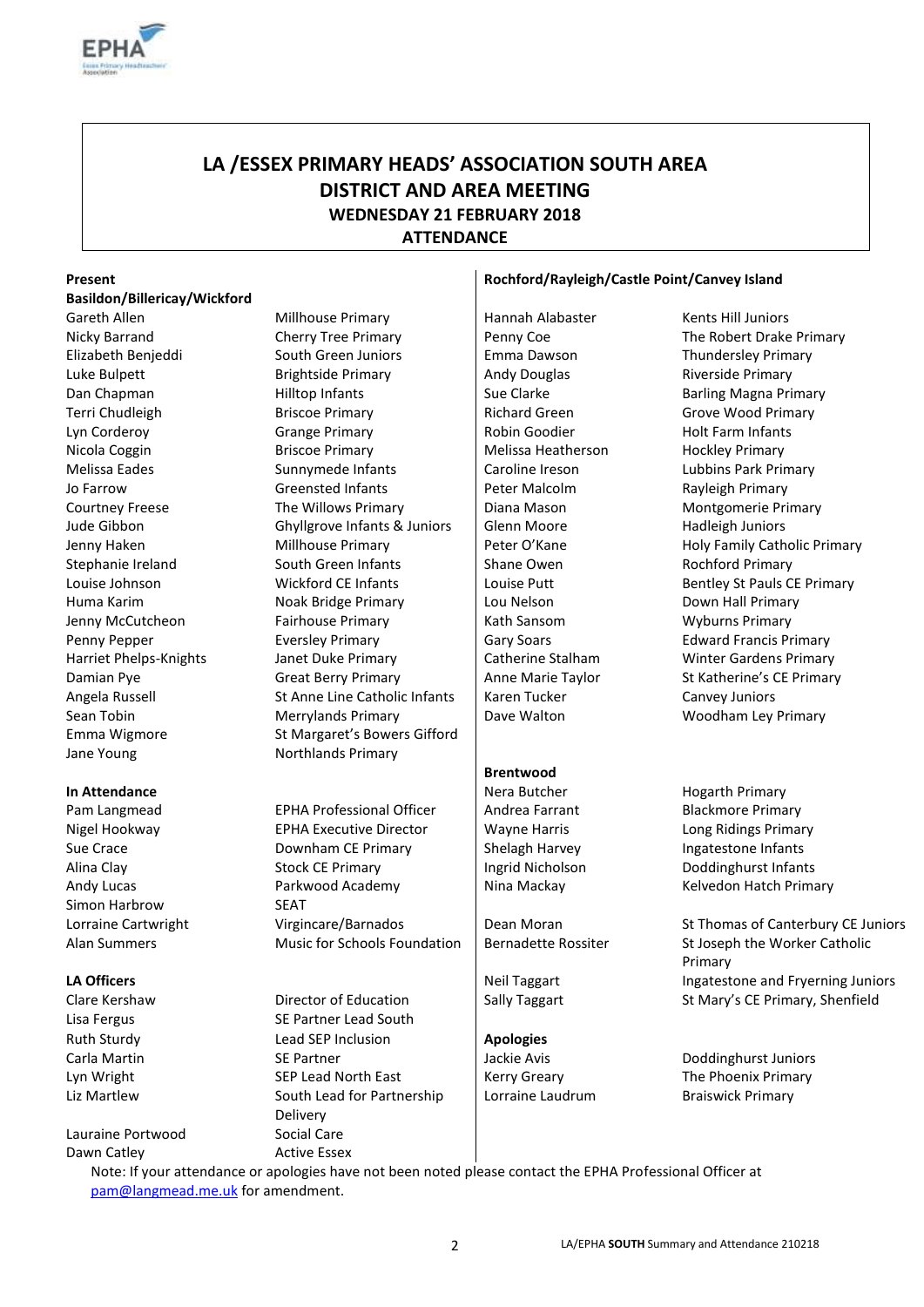

# **SOUTH EPHA AREA MEETING MINUTES 21 February 2018**

**1. Nicky Barrand, the South Area Chair welcomed headteachers to the meeting and, in particular, the following Headteachers who are new or new in post in the South:**

| Dan Chapman         | Hilltop Infants (Head of School)           |
|---------------------|--------------------------------------------|
| Paul Hillson        | Hilltop Juniors (Head of School)           |
| Gemma Jackson       | Leigh Beck Juniors (Headteacher)           |
| Pieter Labuschangne | Leigh Beck Juniors (Head of School)        |
| Jude Gibbon         | <b>Ghyllgrove Community Infants</b>        |
| Helen Pasquale      | Ashingdon Primary Academy (Head of School) |
| Mandy Turner        | Plumberow Academy (Head of School)         |

Nicky said farewell and thank you to Pauline Francis, Wickford Infant School, who retires at the end of term.

She noted that Nigel Hookway, the Executive Director, is retiring in March, having been in post for nearly two years. He has represented and lobbied on behalf of primary headteachers across Essex, and his support and contribution to EPHA has been welcomed. Nigel responded by saying that he had always known that his role was "time limited" as the further he gets from headship, the harder it is to recognise and empathise with headteachers, who are working in such stressful and difficult situations. He thanked Nicky for her work as South Chair and also stressed the valuable and tireless work that is done by Harriet Phelps-Knights, the EPHA Chair. He explained that, until he took on the role of Executive Director, he hadn't realised how much time and commitment Harriet gives to the Association. He also mentioned Pam Langmead, the Professional Officer, and noted that without her hard work and dedication, the Association would not be the same organisation.

#### **2. SOUTH EPHA MEETING**

Nicky highlighted a number of issues that had been raised by the EPHA Executive and other headteachers.

- **a)** The spring term newsletter was circulated at the meeting, and included dates for future meetings and conferences.
- **b)** The termly safeguarding forum meeting would take place later that afternoon headteachers were welcome to attend, even if they have not had the chance to book a place.
- **c)** Nicky mentioned the ongoing challenge of managing and supporting children with special educational needs in schools, including the difficulty of an accountability system which recognises attainment first and foremost, and often fails to give schools credit for children's progress and wider, non-academic achievements.

# **3. MUSIC FOR SCHOOLS FOUNDATION**

Alan Summers introduced himself and explained that the Music for Schools Foundation could be an alternative to the Essex Music Service for schools. He was endorsed by Nicky Barrand who has successfully used the Foundation scheme to encourage children in her school to take up instrument tuition.

Since 1997, the **Music for Schools Foundation** has been giving primary school pupils throughout the UK the opportunity **to** learn a musical instrument**.** The unique multi-instrumental group tuition allows tutors to focus on pupils' abilities and provides a great band feel to lessons.

A specialist administration team at the Head Office allows them to **take the burden of responsibility**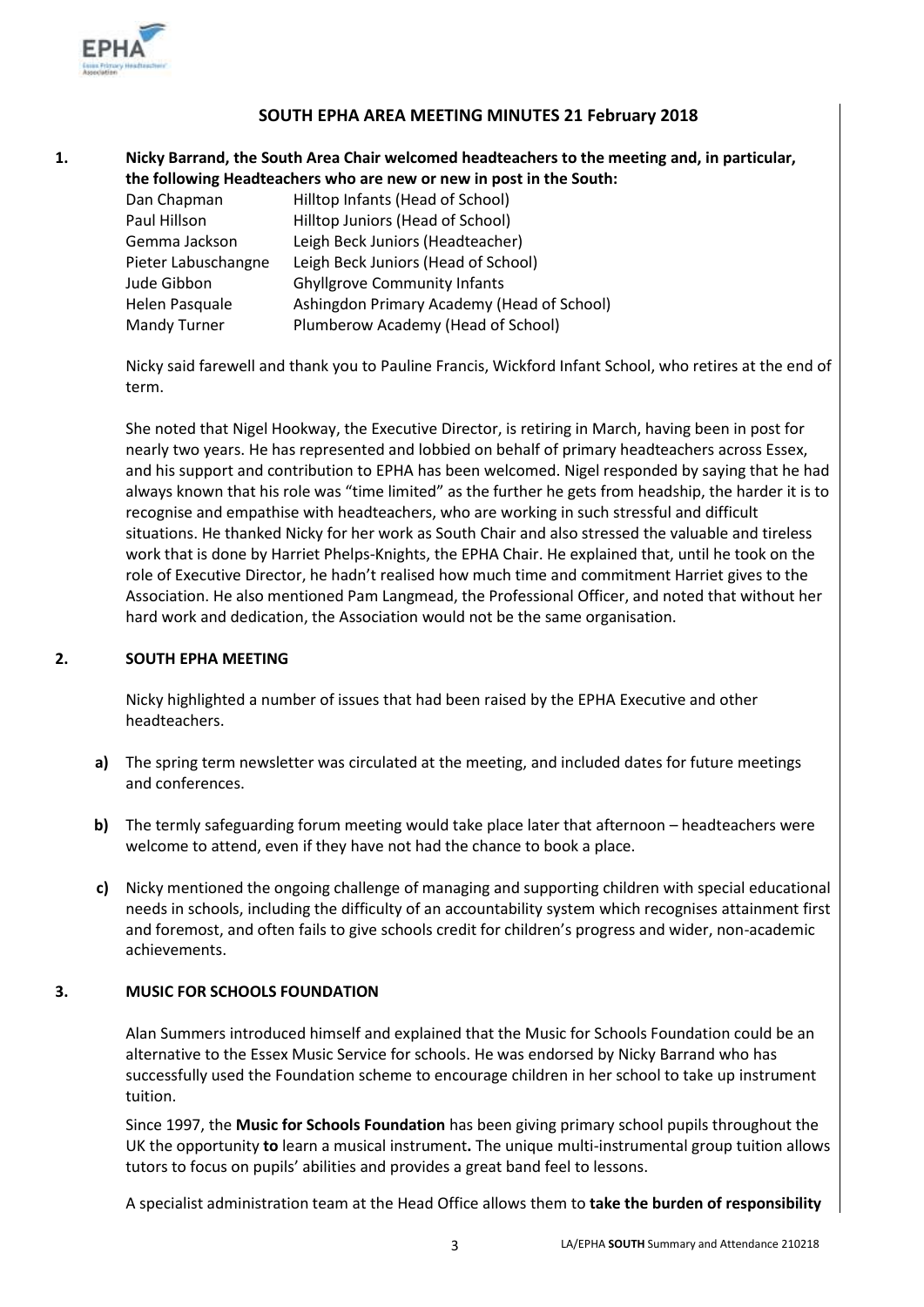

**away** from school staff, and allows the tutors to focus on the important stuff – the music itself.

They offer free school presentations, which are always enjoyable, and the Foundation's representatives give great advice about which instrument is best for each child.

## **The scheme**

The Music for Schools Foundation aims to give schools all the benefits of an instrumental music programme without any of the drawbacks. The scheme runs without any financial or contractual involvement from schools. All that is needed is to timetable a convenient time for the tutor to visit each week. There are 10,000 children on the scheme.

## **Teaching method**

The lessons are taught in small groups, typically between 2 and 5 pupils. This offers many benefits - it is fun, it develops listening skills, ensemble skills, with mutual support for the pupils, and a healthy dose of competition in there too. Group sizes may be smaller due to varying pupil and ability levels. Lesson times are adjusted to reflect the number of pupils in a group, with the longest lesson running for 30 minutes.

The tutors use the Standard of Excellence tutor book, which utilises a band method to enable different instruments to learn together. Lessons feature a variety of music and incorporate elements of music theory and composition, which support the Key Stage 1 and 2 curriculum.

One of the most popular features of the Standard of Excellence system is the accompanying backing tracks which can be used to make both lessons and practicing at home more fun. Also, by using the backing track with small ensemble performances, it ensures a fuller and more melodic sound even for pupils beginning their musical journey.

Integrated within the Standard of Excellence is a reward scheme, with bronze, silver and gold certificates which can be presented to pupils in a school assembly or celebration event. We always reward good work with stickers and the tutors are happy to liaise with schools to work with any reward system you may have in place.

# **Tutors**

The tutors are a multi-talented group from a variety of backgrounds including former teachers, professional musicians and the armed forces. What ties them together is a passion for music and a desire to share this with their pupils. Each of the tutors is able to teach all the instruments we offer, meaning there are fewer individuals coming into schools to teach separate instruments.

All the tutors are carefully selected and undertake rigorous training including level 2 Safeguarding and Prevent Duty. Tutors are fully DBS checked and insured before commencing any work in schools. They are also receive ongoing training in the form of continued professional development.

# **Head office team**

The highly trained and friendly head office team handle all administrative aspects of the scheme, from scheduling new pupils to fee collection. For more information about the administration of the scheme, please click [here.](https://www.mfsf.org.uk/administration)

# **Parents**

Music for Schools Foundation understands that enrolling a child for music lessons can be a big undertaking for parents, particularly if they are not musical themselves. They always make sure that right from the very beginning, everything is explained carefully and clearly. The tuition uses a system that is easy to follow for both pupils and parents, plus they make sure that they are always available should parents have any queries about their child's lessons, progress or even the instrument.

They are proud to offer flexible enrolment options so that parents to get their children involved